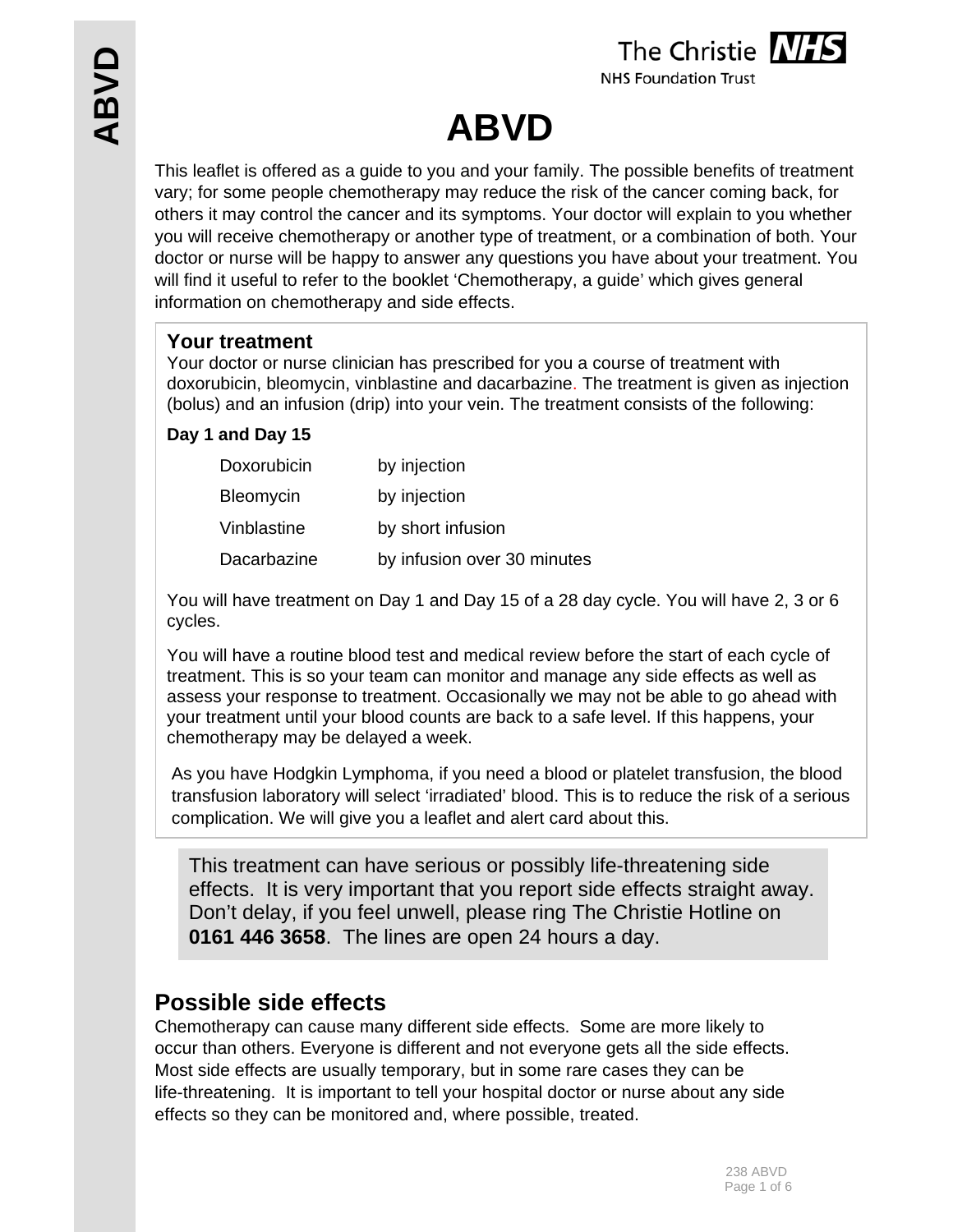#### **Tumour Lysis Syndrome**

This treatment may cause the rapid breakdown of lymphoma cells, which may lead to abnormalities in the blood. This problem is more likely if you have a lot of disease or if your kidneys do not work as well as they should do. Your doctor will tell you if you are at risk. You may be given a kidney-protective medicine called allopurinol for the first cycle of treatment, and your doctor may do additional blood tests to monitor this side effect. We sometimes admit patients for the first treatment to give intravenous fluids and kidney-protective medication and twice daily monitoring of blood tests for 48 hours.

#### **Common side effects (more than 1 in 10)**

### **Lung function**

Bleomycin may cause some changes to your lung tissue. **Report any cough or breathlessness to your doctor without delay.** 

#### **Flu-like symptoms**

Bleomycin may cause flu-like symptoms such as fever, aches and pains and shivering about 4 to 5 hours after it is given. These symptoms should be temporary and should go within 12 to 24 hours. Paracetamol will help. If your symptoms persist or are particularly severe, tell your doctor on your next visit.

#### **Nausea and vomiting (sickness)**

The severity of this varies from person to person. Anti-sickness medication will be given along with your chemotherapy to prevent this. You will also be given antisickness tablets to take at home. If you continue to feel or be sick, contact your GP or The Christie, because your anti-sickness medication may need to be changed or increased.

#### **Hair loss**

Hair loss is usually total but this depends on the number of cycles of chemotherapy you have. The hair falls out gradually 10 to 14 days following your first course of treatment. The time scale varies from person to person. Please remember that this is a temporary side effect and your hair will grow back when your treatment is completed. Very rarely, hair loss can be permanent. If you would like an appointment with the wig service, this can be arranged for you by visiting the cancer information centre, or call **0161 446 8100**. Ask the staff for a copy of the 'Wig Fitting Service'. The Maggie's centre runs a head care workshop. Contact Maggie's on **0161 641 4848** or email **manchester@maggiescentres.org** to arrange an appointment.

#### **Lethargy**

Some chemotherapy may make you feel tired and lacking in energy. It can be frustrating when you feel unable to cope with routine tasks. If you do feel tired, take rest and get help with household chores. If necessary, take time off work. Gentle exercise such as walking can be beneficial.

#### **Skin and nails**

Bleomycin can sometimes cause a rash, skin sensitivity and/or blistering to the hands and feet. Report this to your doctor if this happens. Dacarbazine can cause facial flushing especially in sunlight. Some chemotherapy can make your skin more sensitive to the sun than usual. Sit in the shade, avoid too much sun and use a sunblock cream.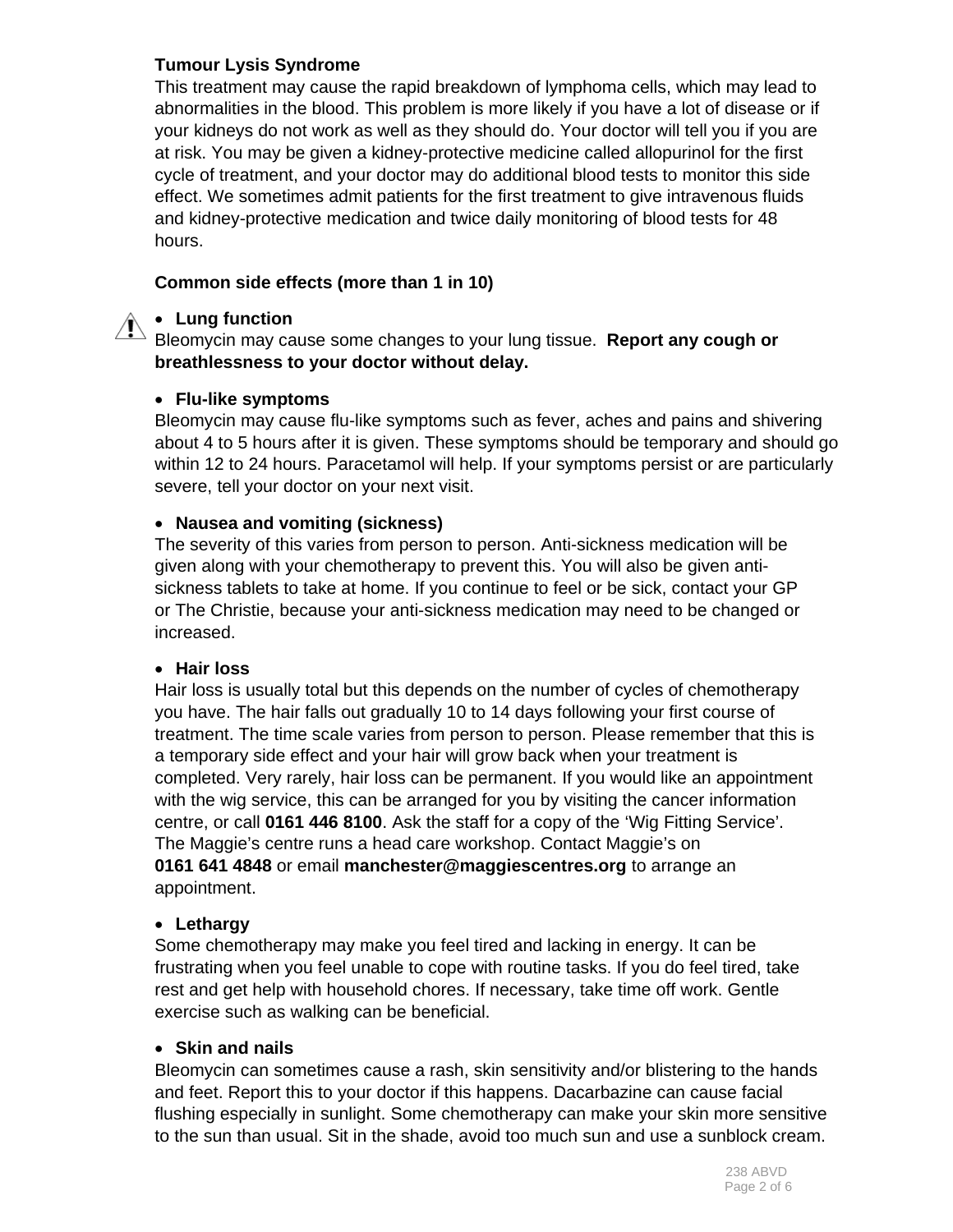Sometimes as a result of the chemotherapy, your skin may appear darker in colour or lightly tanned, especially around the joints. This is known as hyperpigmentation. Asian and African-Caribbean people may develop noticeable light patches on their skin. Your nails may also discolour or become brittle during treatment. The skin and nails will usually return to normal when treatment is finished.

#### **Constipation and reduced appetite**

Vinblastine and some anti-sickness tablets can cause constipation. Try to drink plenty of fluids and eat foods high in fibre. Report this to your hospital doctor who may prescribe a suitable laxative. Dacarbazine and bleomycin can suppress your appetite. Ask the staff for a copy of 'Eating: Help Yourself' which has useful ideas about diet when you are having treatment.

#### **Urine discolouration**

Doxorubicin because of its red colour may discolour your urine red or pink for 24 hours following treatment. This is perfectly normal and nothing to worry about.

#### **Pain along the vein**

Dacarbazine can also cause pain along the vein during treatment. Tell your nurse if this happens and the infusion can be slowed down.

#### **Uncommon side effects (less than 1 in 10)**

#### **Increased risk of serious infection**

You are vulnerable to infection while you are having chemotherapy. The risk of infection is higher in older people having ABVD. Minor infections can become life-threatening in a matter of hours if left untreated. Symptoms of infection include fever, shivering, sweats, sore throat, diarrhoea, discomfort when you pass urine, cough or breathlessness. We recommend that you use a digital thermometer so you can check your temperature. You can buy one from your local pharmacy.

#### **If you feel unwell, you have symptoms of an infection or your temperature is 37.5ºC or above, or below 36ºC contact The Christie Hotline straight away**.

#### **Anaemia (low number of red blood cells)**

While having this treatment you may become anaemic. This may make you feel tired and breathless. Let your doctor or nurse know if these symptoms are a problem. You may need a blood transfusion.

#### **Bruising or bleeding**

This treatment can reduce the production of platelets which help the blood clot. Let your doctor know if you have any unexplained bruising or bleeding, such as nosebleeds, bloodspots or rashes on the skin, and bleeding gums. You may need a platelet transfusion.

#### **Tingling & numbness in the fingers or toes/muscle weakness**

This is common but is usually only mild and temporary. It can sometimes last for some time or become permanent. Sometimes you may also have difficulty controlling the muscles in your arms and legs or your balance. Please report these symptoms to your doctor on your next hospital visit.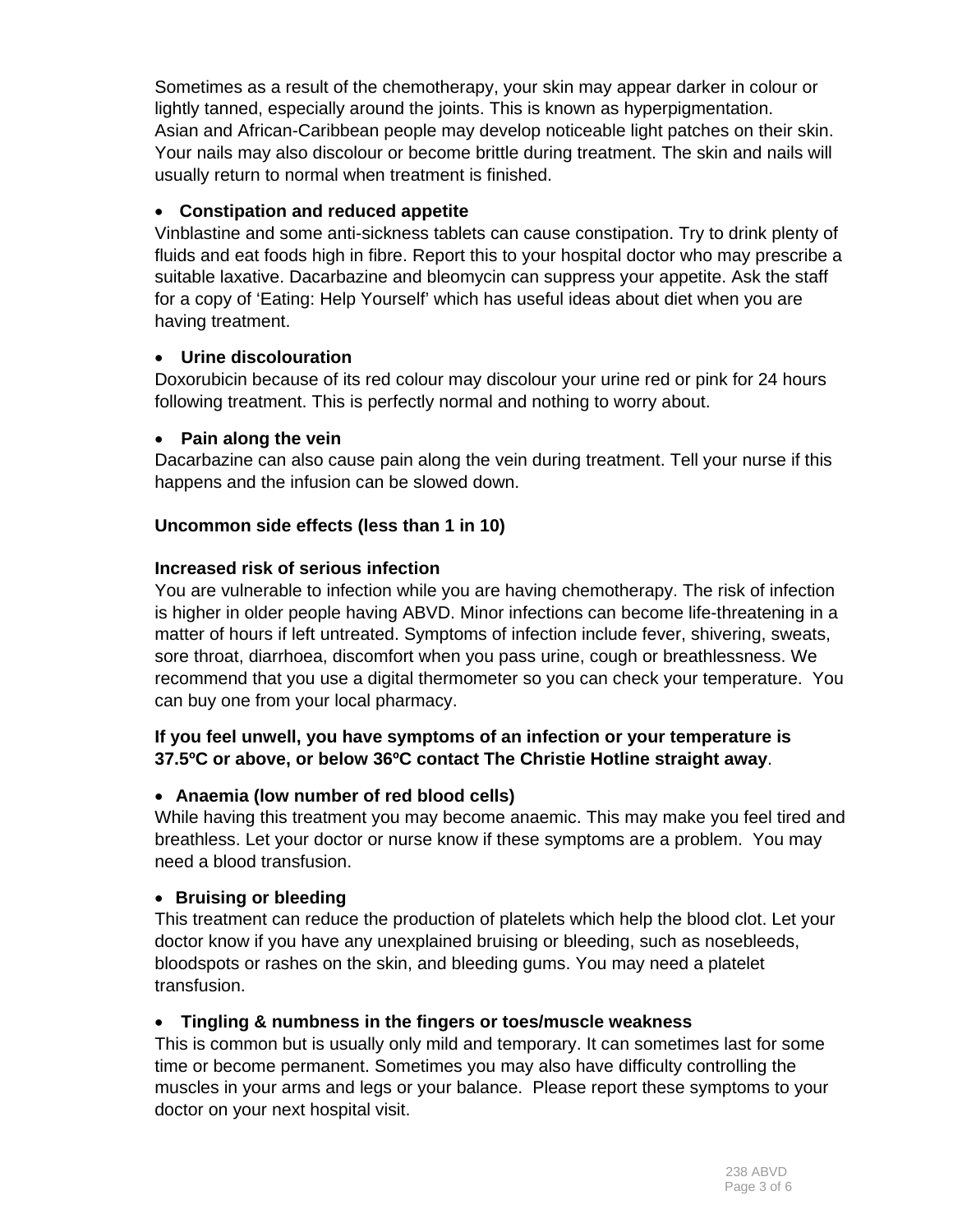#### **Sore mouth and altered taste**

Your mouth may become sore or dry, or you may notice small mouth ulcers during this treatment. Drinking plenty of fluids and cleaning your teeth regularly and gently with a soft toothbrush can help to reduce the risk of this happening. We can prescribe a mouthwash for you to use during treatment. You can dilute this with water if your mouth is sore. Ask your doctor or nurse for further advice. There is also general mouth care information in the chemotherapy booklet. If you continue to have a sore mouth, please contact The Christie Hotline. You may also develop a strange taste sometimes described as metallic or bitter. A strongly flavoured sweet or mint will help to disguise this. Normal taste will usually return after the treatment finishes.

#### **Rare side effects (less than 1 in 100)**

 **Extravasation** is when chemotherapy leaks outside the vein. If you develop redness, soreness or pain at the injection site **at any time** please let us know straight away.

#### **Serious and potentially life threatening side effects**

In a small proportion of patients chemotherapy can result in very severe side effects which may rarely result in death. The team caring for you will discuss the risk of these side effects with you.

# **Sex, contraception & fertility**

**Protecting your partner and contraception:** We recommend that you or your partner use a condom during sexual intercourse while you are having the course of chemotherapy. Chemotherapy is dangerous to unborn babies and this will also protect you and your partner from any chemotherapy drugs that may be present in semen and in the vagina. If you suspect that you may be pregnant please tell your doctor immediately.

**Fertility:** This chemotherapy may affect your ability to have children. Your doctor or nurse should have discussed this with you. If not, please ask them before you start treatment.

# **Late side effects**

Some side effects may become evident only after a number of years. In reaching any decision with you about treatment, the potential benefit you receive from treatment will be weighed against the risks of serious long term side effects to the heart, lungs, kidneys and bone marrow. With some drugs there is also a small but definite risk of an increased chance of developing another cancer. If any of these problems specifically applies to you, the doctor will discuss these with you and note this on your consent form.

Higher doses of doxorubicin may cause changes in the muscle of the heart. This can affect how the heart works. The effect on the heart depends on the dose given. It is very unusual for the heart to be affected if you have standard doses. Tests to see how well your heart is working may sometimes be carried out before the chemotherapy is given.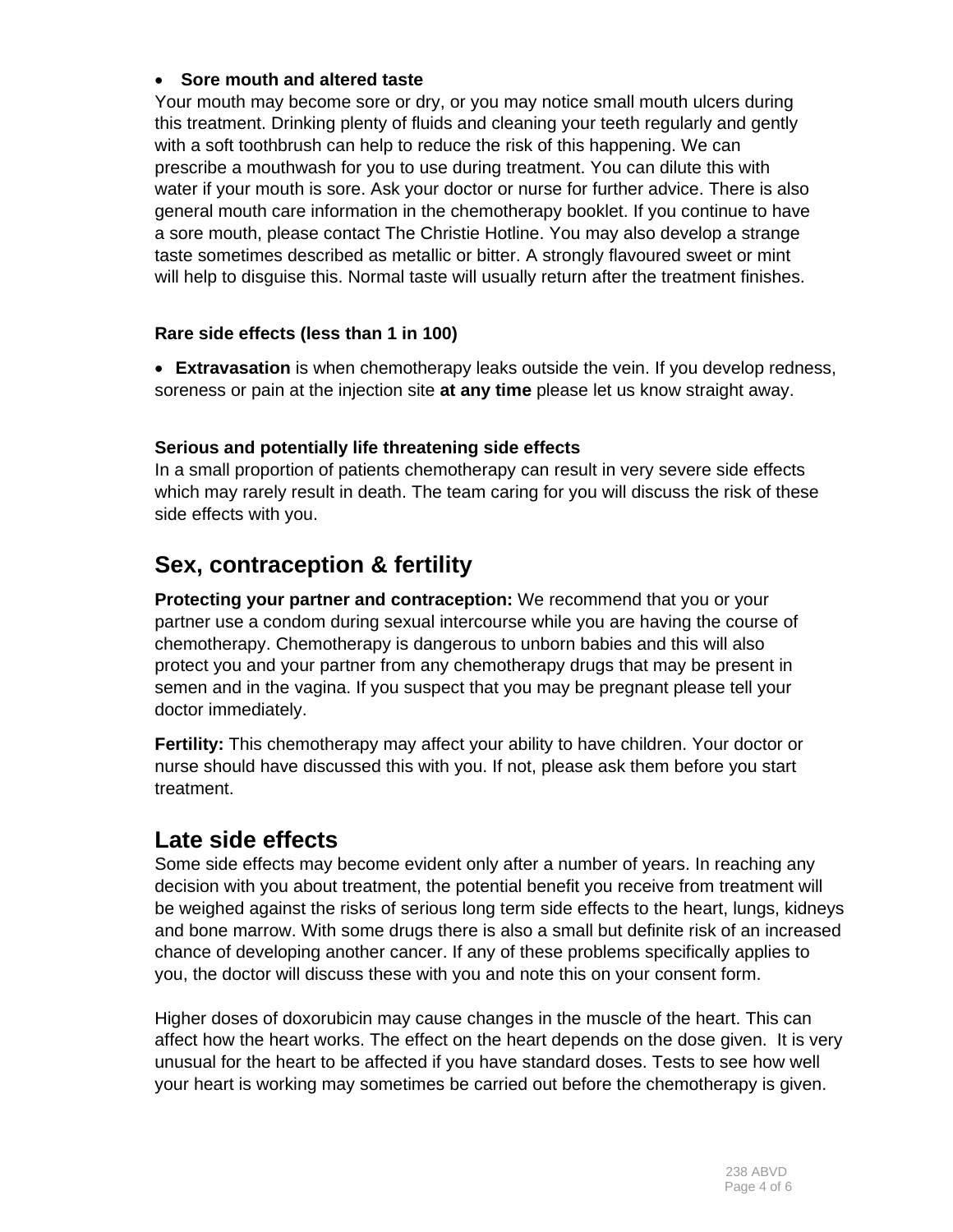# **Contacts**

• If you have any general questions or concerns about your treatment, please ring the area where you are having treatment:

| • Haematology day unit                           |                                                                                                    | 0161 446 3924                                                                                                    |  |
|--------------------------------------------------|----------------------------------------------------------------------------------------------------|------------------------------------------------------------------------------------------------------------------|--|
| • Lymphoma clinical nurse specialists            |                                                                                                    | 0161 446 8573                                                                                                    |  |
| • Lymphoma secretaries                           | 0161 446 3753<br>0161 446 3360<br>0161 446 3956<br>0161 446 3332<br>0161 446 3302<br>0161 446 3869 | Professor Radford/Dr Linton<br>Professor Illidge<br>Dr Smith<br>Professor Cowan<br>Dr Harris/Dr Chan<br>Dr Bloor |  |
| • Palatine Treatment Ward<br>• General enquiries | 0161 446 3960/3961<br>0161 446 3000                                                                |                                                                                                                  |  |